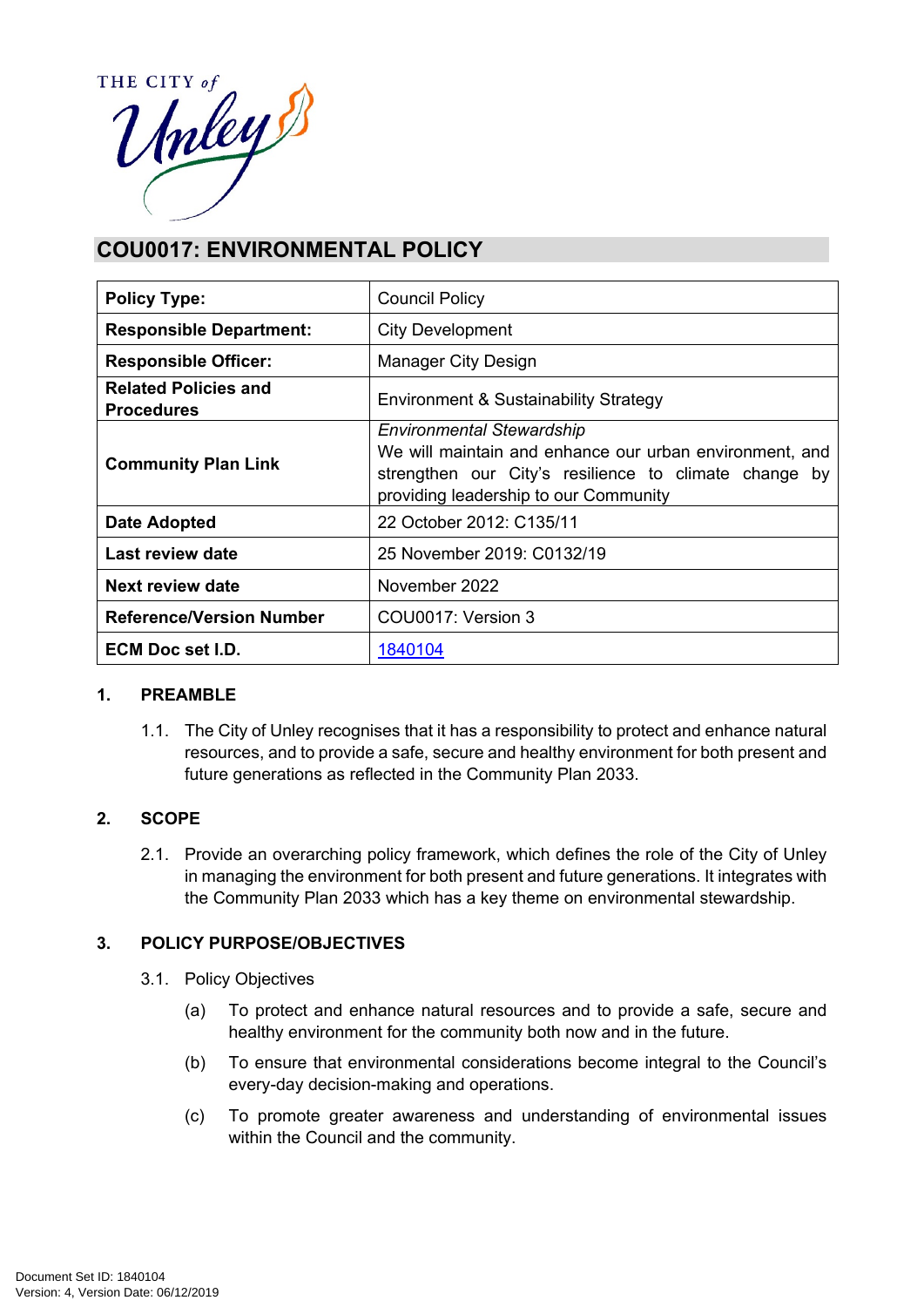(d) To support the establishment of partnerships for ecologically sustainable practices within the community.

## **4. DEFINITIONS**

**Ecology** refers to the interaction of organisms with one another, and their environment."

**Ecosystem** refers to a large community of living and non-living organisms within a particular environment, and the intermingled energy and nutrient cycles."

**Environment** refers to the surroundings in which the organisation operates, including air, water, land, natural resources, flora, fauna, humans, and their interrelation.

**Green Infrastructure** refers to the network of green spaces and water systems that delivers multiple environmental, social and economic values and services to urban communities including parks, reserves, backyards, gardens, waterways, wetlands, streets, transport corridors, pathways, greenways, roof gardens and living walls.

**Sustainability** refers to the process of maintaining a resource and meeting the needs of an individual or population without exhausting the ability for future generations to meet their own needs."

### **5. ROLES AND RESPONSIBILITIES**

- 5.1. This Policy will be administered on behalf of Council by the:
	- General Manager, City Development
	- Manager City Design
	- Coordinator Environmental Projects and Strategy

#### **6. POLICY STATEMENT**

#### **6.1. Leadership**

- 6.1.1. Council will plan for, promote and model ecologically sustainable development.
- 6.1.2. Council will ensure that environmental considerations are integrated into the Council's everyday decision-making and operations.
- 6.1.3. Council will integrate the principles of sustainability into Council tender documents and contracts where possible and as required. Use of renewable resources will be preferred where possible and as required.
- 6.1.4. Council will participate with other Councils, and with state and national governments, in setting public policy and achieving regional, state and national objectives.
- 6.1.5. Council will adopt environmentally sound working practices within Council operations that reduce the consumption of natural resources and prevent pollution by:
	- implementing a range of actions to ensure that the refuse/reduce/reuse/repair/recycle philosophy is fundamental to Council operations;
	- reducing waste to landfill from Council buildings;

THE CITY of Document Set ID: 1840104<br>Version: 4, Version Date: 06/12/2019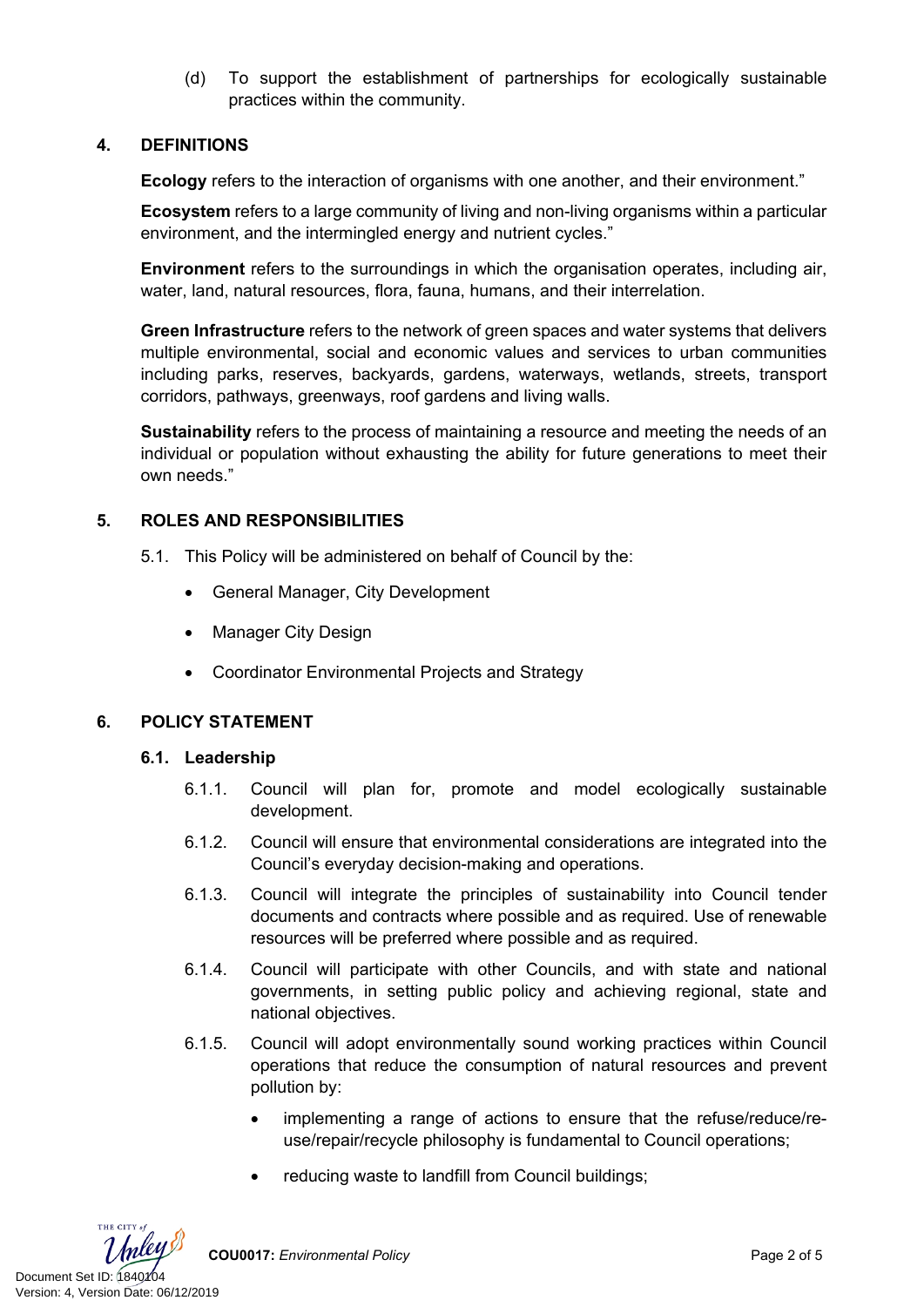- establishing and maintaining facilities for recycling and/or composting within Council-owned and occupied buildings;
- purchasing sustainable goods wherever possible and using contractors and goods from companies that have environmental policies;
- limiting risk of pollution to groundwater and creeks through minimisation of chemical use, efficient street cleaning and prevention of discharge of polluting substances during Council works;
- reducing water consumption in Council properties, parks and reserves;
- utilising alternatives to mains water wherever possible through exploring use of rainwater, stormwater and wastewater; and
- enhancing biodiversity within parks, reserves and streetscapes.
- 6.1.6. Council will continue to endeavour to encourage alternative and renewable energy use to reduce its carbon footprint.
- 6.1.7. Council will encourage energy efficiency and the minimisation of water use and run-off in building design and orientation.
- 6.1.8. Council to support waste minimisation, recycling and re-use schemes within the community by providing efficient, environmentally friendly waste collection and recycling services.
- 6.1.9. Council will identify opportunities to extend the City of Unley's open space network and availability.
- 6.1.10. Council will identify opportunities to expand the City of Unley's green infrastructure including trees, plants and water features.
- 6.1.11. Council will encourage walking, cycling and public transport as an alternative to the private motor vehicle and will emphasise pedestrian and cyclist safety in urban design.
- 6.1.12. Council will ensure a sustainable, safe and integrated transport system is developed for the community considering a balance between intra-city and inter-city demands.
- 6.1.13. Council will investigate opportunities for the revegetation of creeks and their environs.
- 6.1.14. Council will maximise opportunities to increase indigenous vegetation throughout the City of Unley.
- 6.1.15. Council will ensure remnant/significant vegetation throughout the City of Unley is protected.
- 6.1.16. Council will continue to deliver on the Resilient East adaptation plan building resilience to the challenges of climate change
- 6.1.17. Council will ensure the protection, management and enhancement of the natural resources and built environment of the City through all Council activities.



**COU0017:** *Environmental Policy* Page 3 of 5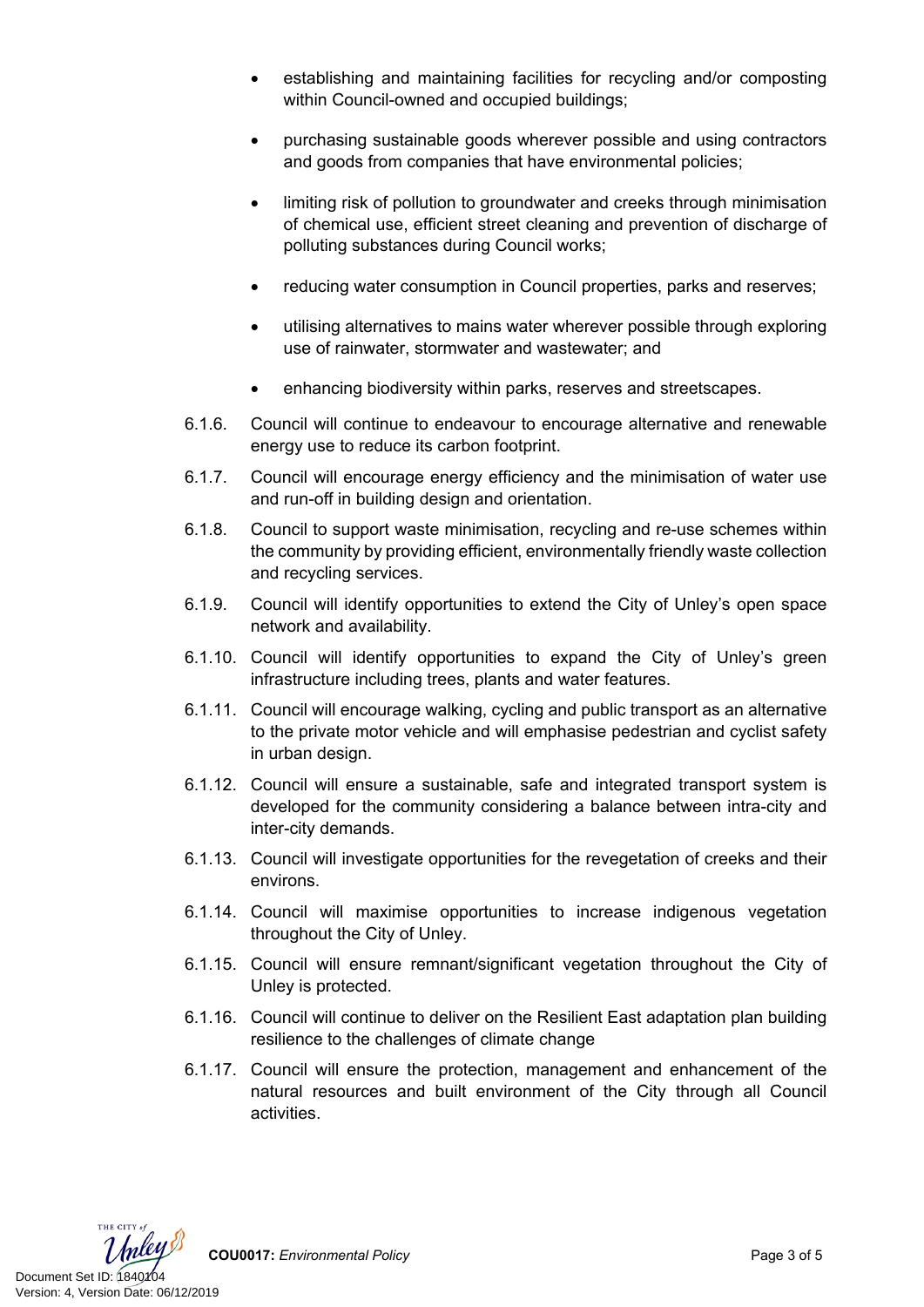# **6.2. Legislation**

- 6.2.1. Council will comply with the requirements and intent of relevant legislation, conventions, standards and codes aimed at conserving natural resources and pollution prevention.
- 6.2.2. Council will introduce performance targets and standards for Council operations, which go beyond legislative compliance.

## **6.3. Partnerships/Community Education**

- 6.3.1. Council will support programs that focus on international, national, state and local events, which highlight sustainable living and other environmental issues.
- 6.3.2. Council will establish and maintain working partnerships with government agencies, local industries and the community to promote projects which improve the local environment.
- 6.3.3. Council will provide small grants through the Community Grants Scheme to non-profit groups initiating projects with environmental outcomes.
- 6.3.4. Council will advise local traders, property owners and residents of initiatives and assistance available to reduce pollution risk on their properties.
- 6.3.5. Council will encourage a sense of ownership and guardianship of water management within the community of the Patawalonga Catchment area.
- 6.3.6. Council will support and promote community-based initiatives, which conserve natural resources, prevent pollution and raise awareness of environmental issues.

#### **6.4. Advocacy**

6.4.1. Council will act as an advocate on behalf of the community where environmental harm has occurred and jurisdiction lies outside Council control.

#### **7. POLICY DELEGATIONS**

7.1. Not applicable

#### **8. LEGISLATION**

- *Local Government Act 1999 (SA)*
- *Environment Protection Act 1993 (SA)*
- *Natural Resources Management Act 2004*

# **9. AVAILABILITY OF POLICY**

9.1. The Policy is available for public inspection during normal office hours at:

The Civic Centre,

181 Unley Road, Unley SA 5061.

A copy may be purchased for a fee as determined annually by Council.

It is also available for viewing, download and printing free of charge from the Council's website [www.unley.sa.gov.au](file://uccfs1.unley.local/Groups/Assets%20and%20Infrastructure/Greening%20Verges%202019/www.unley.sa.gov.au).



**COU0017:** *Environmental Policy* Page 4 of 5